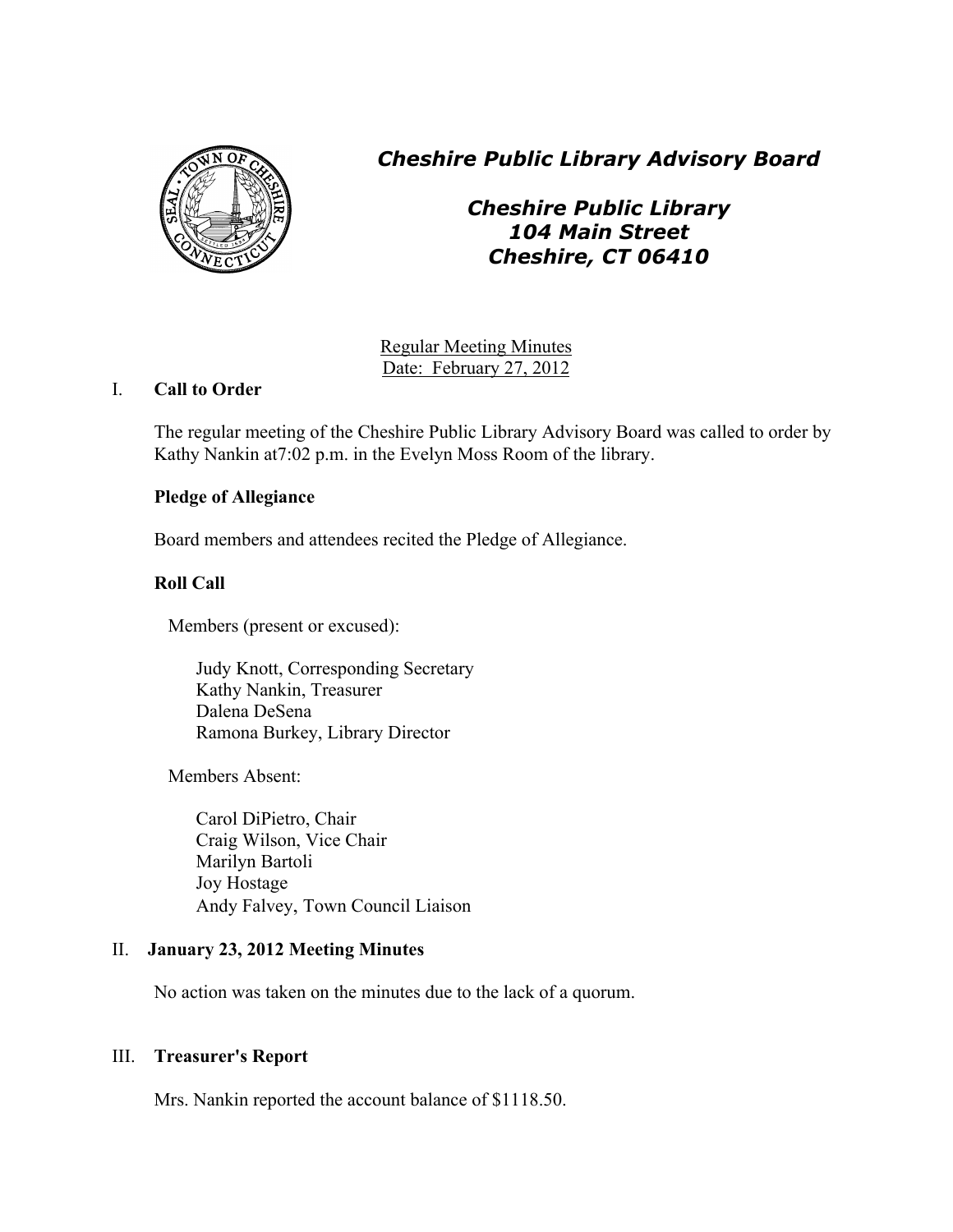### IV. **Reports of Committees**

### 1. School-Library Partnership

Mrs. Burkey reported the Library was very busy during February school vacation week. Mrs. Knott complimented the Cheshire Herald article about the February break programs available at the Library.

### 2. Funding Resources

No report.

### 3. Strategic Plan:

Mrs. Burkey reported that the Library Board's Strategic Planning board member volunteers met today at 6:30pm to finalize the list of committee members. They also discussed having on-line surveys to gather information. The following committee meetings have been tentatively scheduled: Monday, 3/19 and Monday, 4/23 from 6:00- 7:00pm.

### V. **Communications**

None.

### VI. **Report of the Chair**

Mrs. Nankin had nothing to report.

### VII. **Report of the Library Director –** Ramona Burkey

See attached report.

#### **Technology**

More than 82,000 items have been RFID-tagged, or 65% of our collection. Boy Scout Troop 1 members worked at the library all day on Saturday, February 25, and will be here all day on Saturday, March 3. They are RFID-tagging, shifting books, and dusting shelves, and their efforts are very much appreciated as we prepare for big changes. The town will have fiber optic network cable installed at the library within the next few months, which will allow us to connect more quickly to the servers at Town Hall.

#### **Programs and Services**

January's circulation was 35,064 items, of which 662 (or 1.9%) were downloaded materials. A few months ago, our average downloadable circulation was only about 1% of our circulation, so that media type is definitely growing in popularity.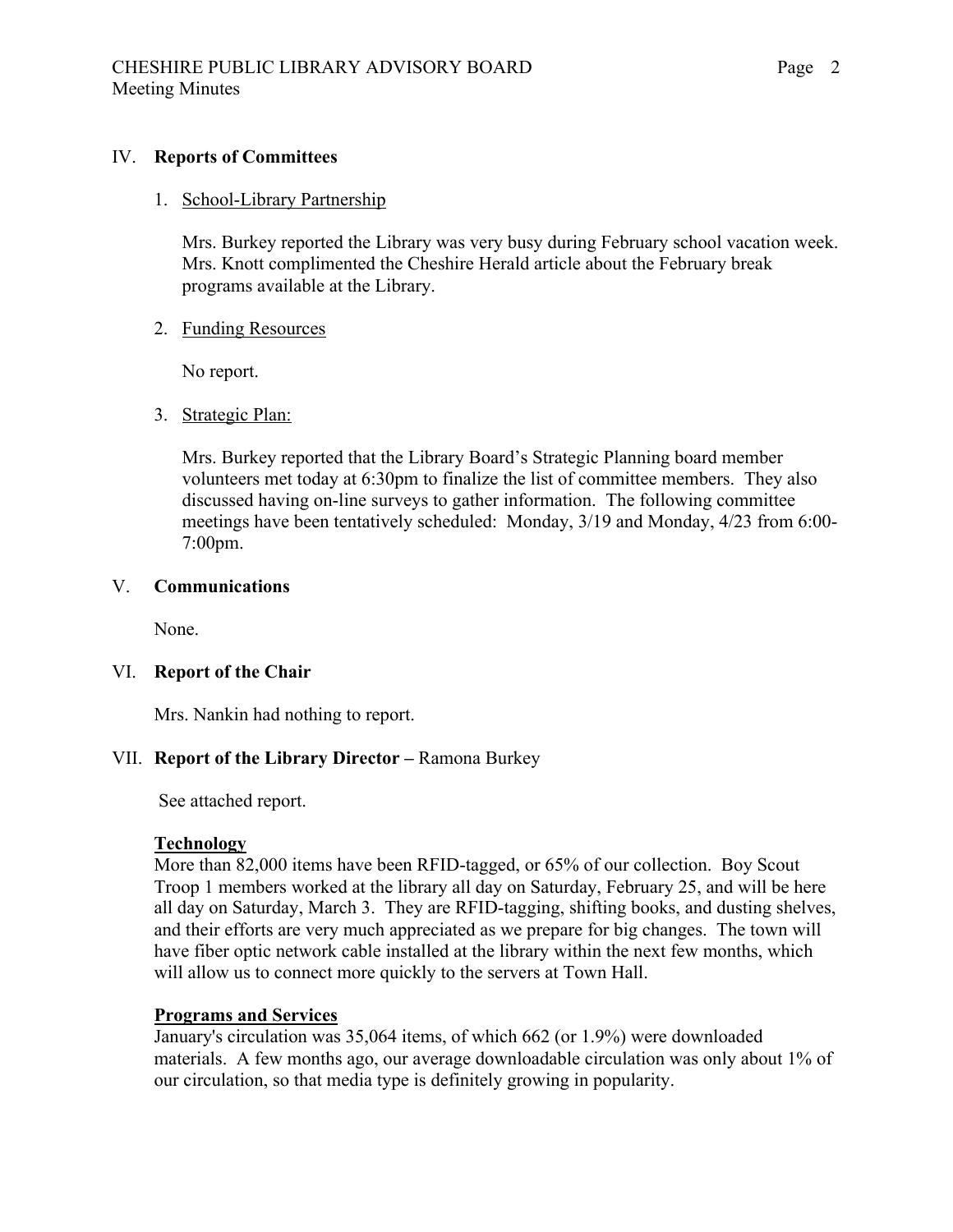From November 2011, when we began our subscription, through January 2012, our Consumer Reports database had 247 logins, with a total of 3,008 page views. It is proving to be a very popular purchase, worth untold amounts to our patrons.

February programs were very well-attended. There were nearly 170 people at the magic show on 2/22. We also had a full house (and had to open the moveable wall in the Mary Baldwin Room) for the "Something Extra" performance on Sunday, February 12.

*Upcoming Programs (see www.cheshirelibrary.org for more info and to register):* -Movie Matinees: Tuesdays 1:00 p.m. – 3/6; 3/13; and 3/20. Old Oscar winners/nominees. -Paranormal Book Club: Monday, 3/5 at 7:00 p.m. – Seth Grahame-Smith's *Abraham Lincoln, Vampire Hunter*. The Library also offers a Mystery Book Club and a Classics Book Club.

-Homeowner Organic Lawn Care – Tuesday, 3/13 at 7:00 p.m.

### **Personnel**

Thanks to the generosity of the Friends of the Library, several staff members will be attending the Public Library Association conference in Philadelphia, and the Computers in Libraries conference in Washington, D.C., both in the month of March.

### **Budget**

The library's budget workshop with the Town Council Budget Committee is on Thursday, March 15 at 6:30 p.m. in Room 207-209 of Town Hall. I encourage you all to attend.

### **Buildings and Grounds**

The bid opening for the reconfiguration of the first floor of the library is on March 29. We hope that construction will begin in April, and conclude by the beginning of summer vacation (our busiest time of year). The portico is 99.9% complete – the pillars just have to be painted to match the trim. It has already made a huge difference, with our 2 storms, not to have to worry about the back steps being shoveled/salted/sanded. I have asked Public Works to patch and paint the front and back steps and concrete work, signposts, etc. after the reconfiguration project is complete.

### **Policies and Planning**

Strategic Planning community stakeholder meetings are tentatively scheduled for Monday 3/19 and 4/23 from 6:00-7:00 p.m.

### **Meetings**

I attended the following meetings: Town Manager monthly meeting; a business writing workshop; several library managers' meetings; several union/management meetings; a town department heads' meeting; a meeting with the architect for the reconfiguration project; an LCI Member Council meeting; a budget review meeting with the Town Manager; several meetings with the Eagle Scout candidate who is coordinating Troop 1's RFID work; an informational visit from Welles-Turner Memorial Library (Glastonbury) staff regarding RFID; a statewide eBook Task Force meeting; a webinar on "Building a